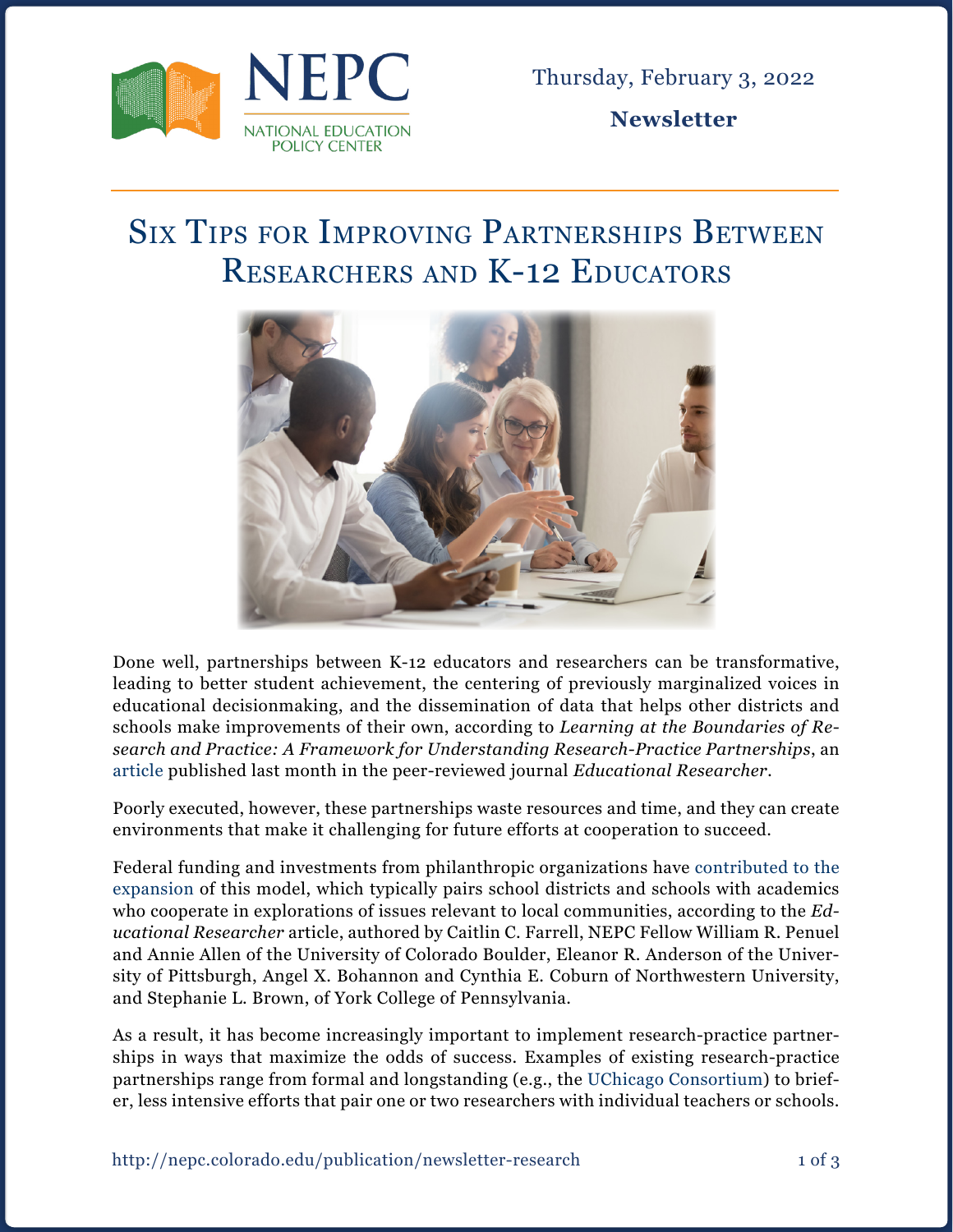Drawing on the framework presented in the article, below are six recommendations for negotiating the sometimes tricky boundaries between educators and academics, to create productive and equitable partnerships.

- **1. Treat differences as opportunities, not obstacles**. It's not difficult to come up with professional, cultural, or institutional differences between K-12 education and academic research. However, it's important to treat these differences not as obstacles to be bulldozed or gaps to be closed but as learning opportunities that can lead to better results. The authors of the article suggest addressing these differences using what they call "boundary infrastructure," people, practices, and objects (e.g., rubrics, or research reports developed via collaboration) purposefully designed to negotiate these gaps. Boundary infrastructure may also be required within organizations. For example, an extremely siloed organization may need so-called "boundary spanners" who negotiate communication. Boundaries are a core aspect of partnership work. "Whether partnerships stall and disband in the face of difference or move forward depends on what happens when partners encounter boundaries," the article's authors note.
- **2. Acknowledge that partnerships require investments.** Whether it's money, time, or both, partnerships come with a cost. Acknowledge this reality upfront, identify the necessary resources, and ensure that they exist or can be obtained, prior to delving too deeply into this work.
- **3. Pick the right partner.** "The potential for learning is greatest when knowledge resources across partners are complementary, similar enough to enable communication and facilitate learning but dissimilar enough so that there is value to the partnership," the article authors suggest. When there's too much overlap between the expertise of the partnering organizations, toes can get stepped on and learning can be limited. Too little overlap in expertise may initially appear to be less problematic but may also pose challenges in that it requires "more extensive or elaborate boundary work to support idea sharing and learning."
- **4. Consider capacity.** Specifically, partners should consider their organizations' socalled "absorptive capacity," which is their capacity to interact with others "to make sense of information and construct new knowledge through activity and social interaction." An organization with limited absorptive capacity may have trouble implementing and maintaining lessons learned from the partnership.
- **5. Plan ahead.** It can be tempting to jump quickly into the work itself, especially when the problems to be addressed are pressing or urgent. However, the end result will likely be better if partners start by assessing their existing absorptive capacity, then brainstorming what boundary infrastructure, if any, is needed to expand this capability.
- **6. Keep track.** Are the partnership's efforts having an impact on outcomes? How, if at all, has absorptive capacity changed in the organizations involved? Is there a need for different levels or types of boundary infrastructure? These are the types of information that partners should collect in an ongoing improvement effort.